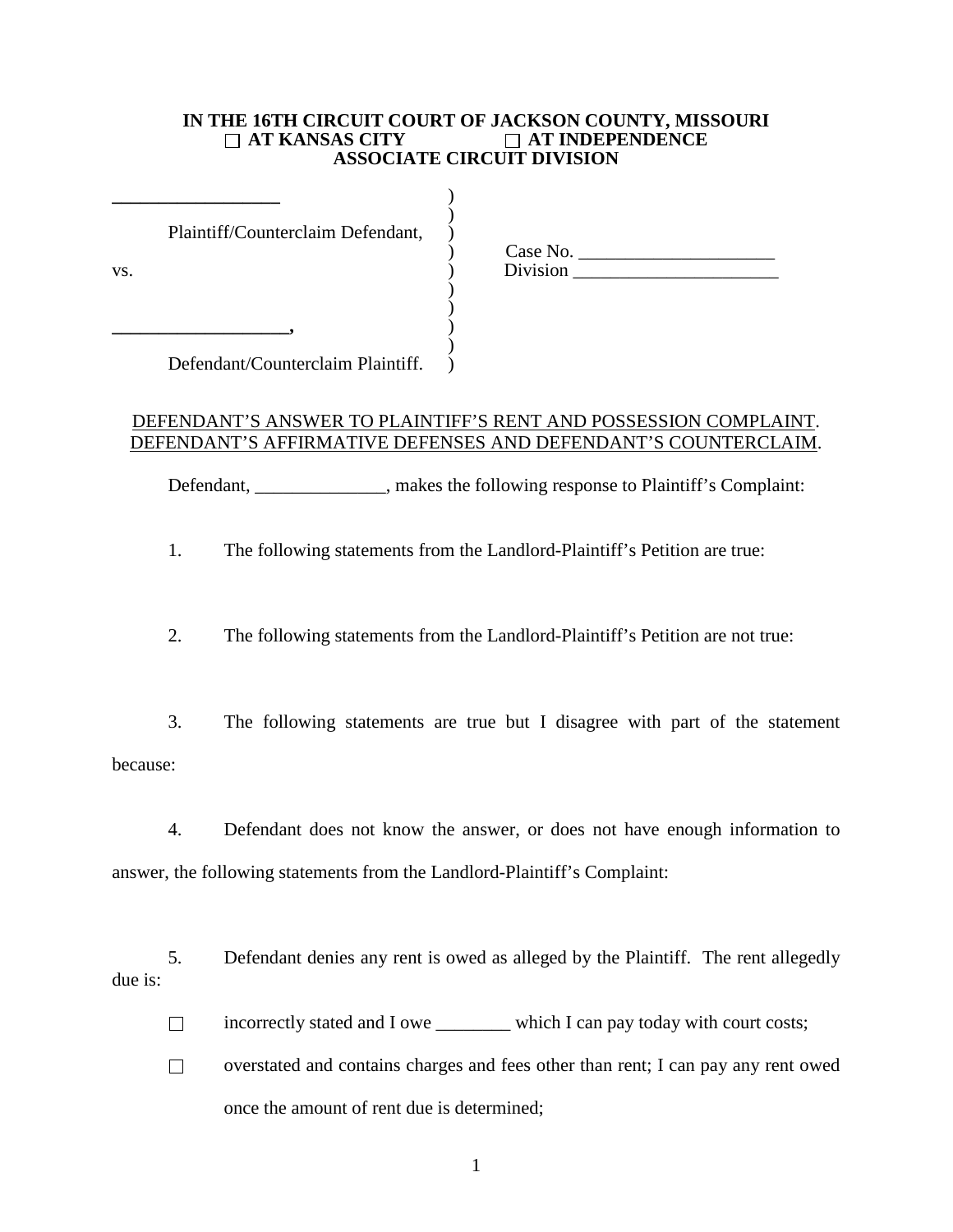$\Box$  contains only charges and fees which are not rent;

- $\Box$  zero because the implied warranty of habitability is a complete defense to any rent owed as the rental value of my home with the current conditions unrepaired is zero.
- zero, no rent is due or owing and Court costs are not due as no rent was due at the time Complaint was filed;
- $\Box$  my rent is subsidized and Plaintiff illegally charged me for rent owed by the Housing Authority or HUD.

6. I have checked above all known reasons for dismissal of this action, other reasons may also exist.

Defendant prays that the Court find in favor of the Defendant and against the Plaintiff, dismiss this cause of action with prejudice and for any other relief the Court finds just and reasonable.

### **BREACH OF THE WARRANTY OF HABITABILITY**

7. The Landlord-Plaintiff's property was not a clean, sanitary or safe living environment.

8. From about \_\_\_\_\_\_\_\_\_\_\_\_\_\_ until present the following conditions of the Landlord-Plaintiff's property that harmed my/our health or safety and made the Landlord-Plaintiff's property unsafe, unclean and hazardous to the well-being of those who live there:

- *a. Furnace didn't work.*  $\Box$
- *b. Hot water heater didn't work.*  $\Box$
- $\Box$ *c. Rats were in the house, came in through hole, door, or \_\_\_\_\_\_\_\_\_\_\_\_\_\_\_\_.*
- *d. Bats or other animals live in the attic.* $\Box$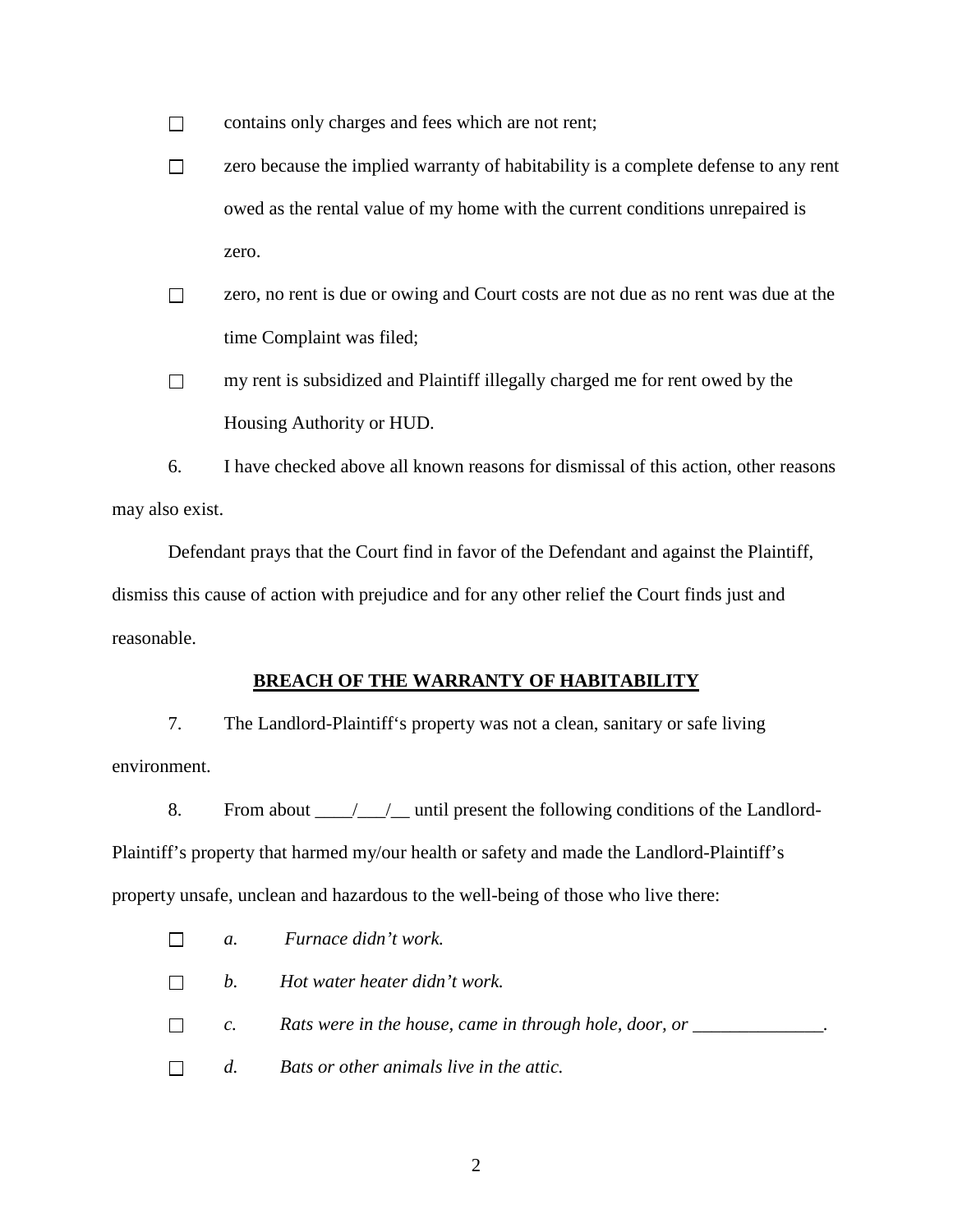|                                                                            | е.             |    | Cooking stove did not work.                                                                                          |  |  |  |
|----------------------------------------------------------------------------|----------------|----|----------------------------------------------------------------------------------------------------------------------|--|--|--|
| $\Box$                                                                     | f.             |    | Sewage in basement.                                                                                                  |  |  |  |
| $\mathsf{L}$                                                               | $g$ .          |    | Holes in floor, walls, roof, doors, windows (circle all that apply).                                                 |  |  |  |
| $\Box$                                                                     | $h$ .          |    | Leaking roof or ceiling causing problems.                                                                            |  |  |  |
| П                                                                          | i.             |    | Electrical problem (describe).                                                                                       |  |  |  |
| $\blacksquare$                                                             | $j$ .          |    | Sewer system didn't work.                                                                                            |  |  |  |
| $\Box$                                                                     | k.             |    |                                                                                                                      |  |  |  |
| П                                                                          | l.             |    |                                                                                                                      |  |  |  |
|                                                                            |                | m. |                                                                                                                      |  |  |  |
| П                                                                          | n.             |    | <u> 2000 - 2000 - 2000 - 2000 - 2000 - 2000 - 2000 - 2000 - 2000 - 2000 - 2000 - 2000 - 2000 - 2000 - 2000 - 200</u> |  |  |  |
| 9.                                                                         |                |    | Defendant told the Landlord-Plaintiff about the problems listed above on the                                         |  |  |  |
| following date(s):                                                         |                |    |                                                                                                                      |  |  |  |
| $\sim$                                                                     | a.             |    |                                                                                                                      |  |  |  |
| $\blacksquare$                                                             | b.             |    |                                                                                                                      |  |  |  |
| $\overline{\phantom{a}}$                                                   | $\mathcal{C}.$ |    |                                                                                                                      |  |  |  |
|                                                                            | d.             |    |                                                                                                                      |  |  |  |
|                                                                            | $\ell$ .       |    | <u> 1980 - Jan James James Barbara, politik eta politikaria (h. 1980).</u>                                           |  |  |  |
| $\blacksquare$                                                             | f.             |    |                                                                                                                      |  |  |  |
| $\sim$                                                                     | g.             |    |                                                                                                                      |  |  |  |
| $\mathsf{L}$                                                               | h.             |    |                                                                                                                      |  |  |  |
| 10.                                                                        |                |    | The Defendant notified the City of Kansas City's 311 department on                                                   |  |  |  |
| regarding the state of disrepair that the property had fallen into. A code |                |    |                                                                                                                      |  |  |  |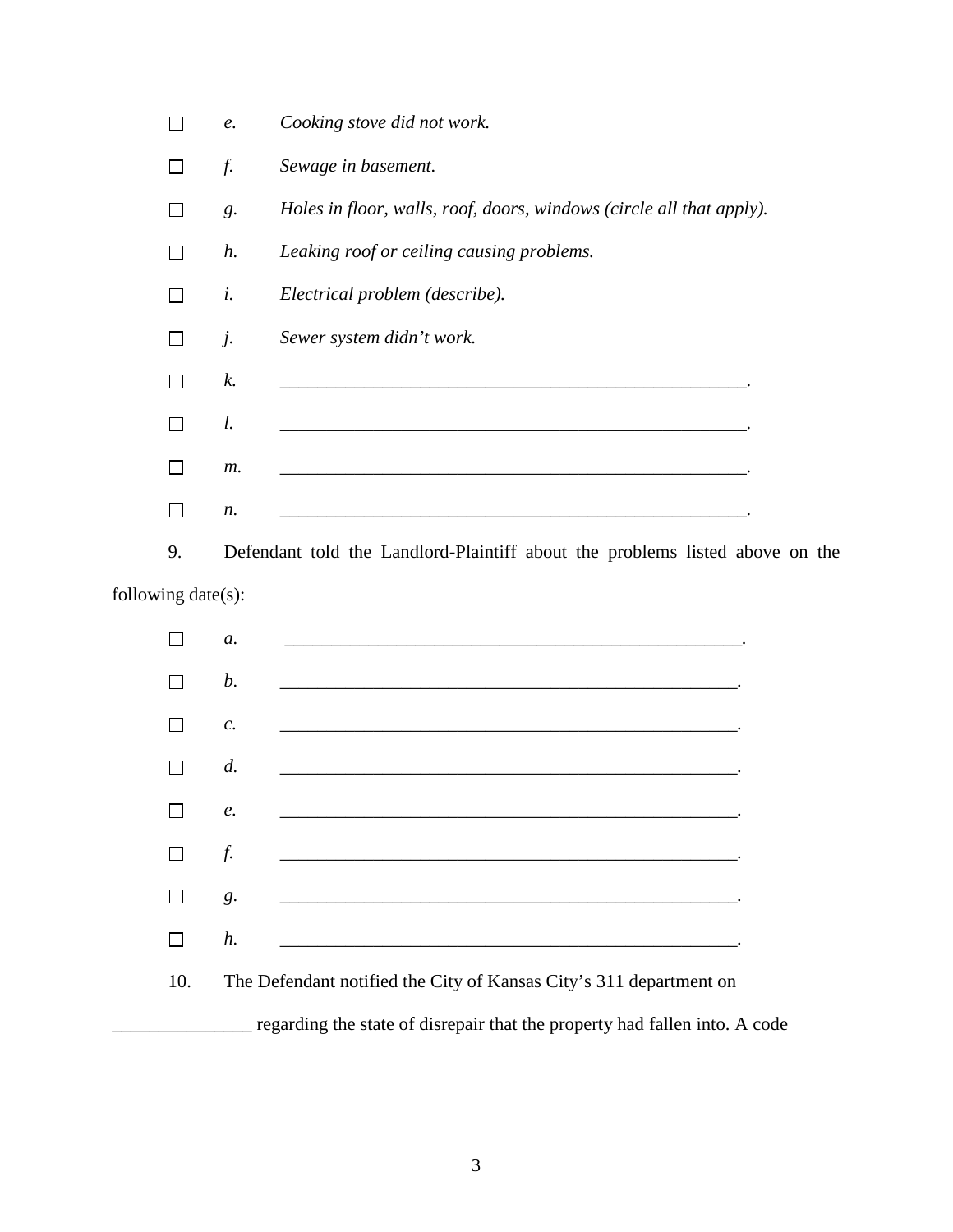inspector from Neighborhood and Community Relations visited the property and cited Plaintiff for the following KC Code violations which show a per se breach of the warranty of habitability:



11. Defendant gave the Landlord-Plaintiff reasonable notice and time to make the needed repairs but the Landlord never repaired the problems. Plaintiff has therefore breached the Implied Warranty of Habitability. Plaintiff's breach of the warranty of habitability provides a defense for non-payment of rent and rent must be reduced to the market value when the condition of the premises are considered and property is in poor repair. The amount of rent minus the decrease in value due to uninhabitable conditions equals the monthly rent which can be as little as zero.



12. Defendant also suffered additional damages for the following reasons.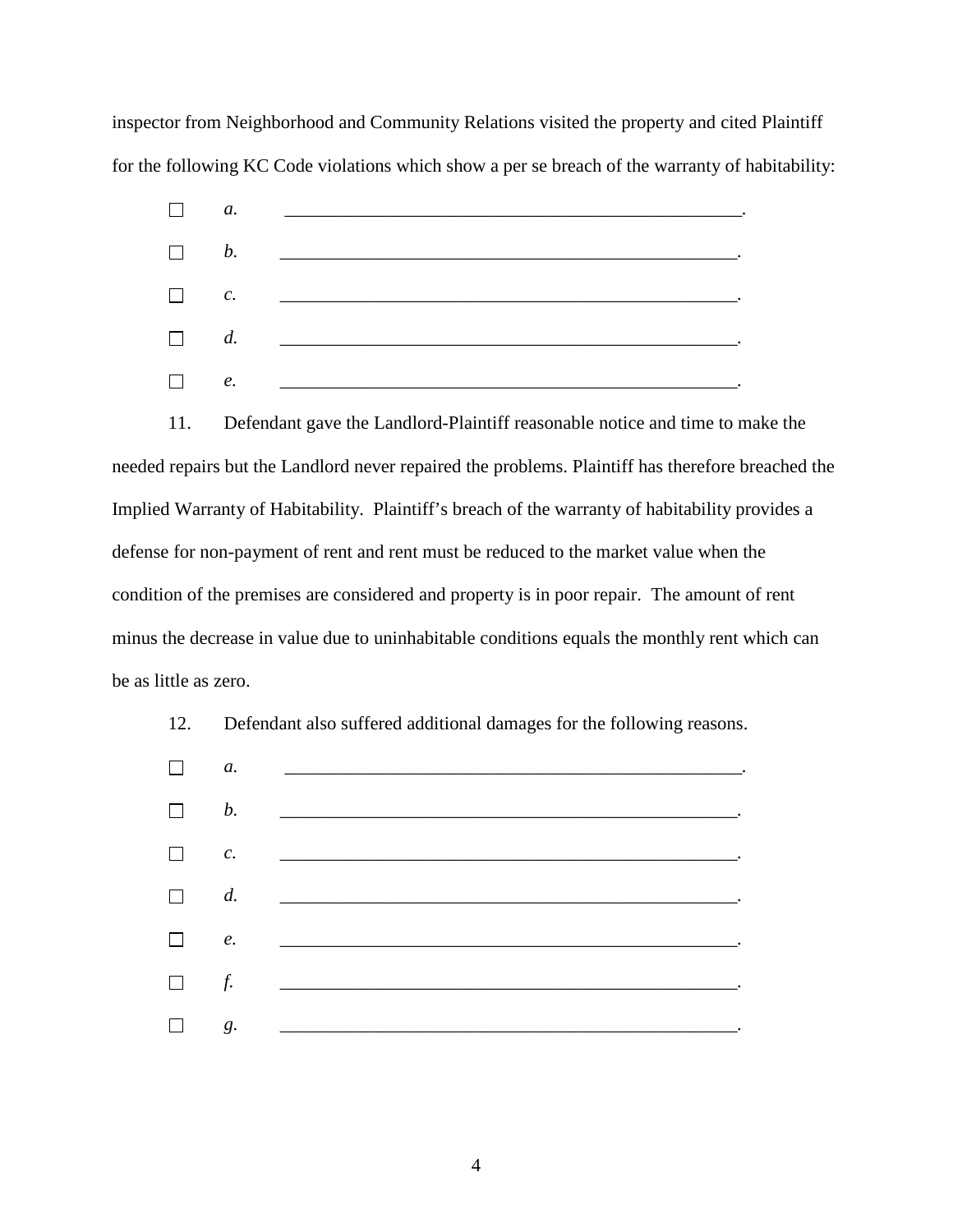Defendant prays that the Court dismiss Plaintiff's Petition with Prejudice and find in favor of the Defendant and award damages to the Counterclaim Plaintiff.

### **AFFIRMATIVE DEFENSES**

#### **SET-OFF**

13. The Landlord's Complaint demands payment for unpaid rent.

14. Defendant claims payment from Plaintiff for damages caused by Plaintiff due to its failure to make repairs. Defendant owes no rent or court costs if the damages are subtracted from any rent and court costs the Court may find is owed by Defendant.

15. Since no rent or court costs are owed by Defendant, the Court should not award judgment for any court costs to Plaintiff and Plaintiff should pay all costs.

Defendant prays that the Court subtracts Defendant's damages from any rent that the Court determines is unpaid and currently owed to the Landlord-Plaintiff. Defendant further requests Judgment in Defendant's favor and against the Plaintiff and such further and other relief as the Court deems just and reasonable.

#### **COUNTERCLAIM**

### **COUNT 1 – WARRANTY OF HABITABILITY**

16. As Counterclaim Plaintiff explained in paragraphs seven through twelve above, the Counterclaim Defendant did not provide a decent, safe and clean place to live and therefore Counterclaim Defendant breached the warranty of habitability.

17. Because the Counterclaim Defendant did not provide a decent, safe and sanitary place to live, Counterclaim Plaintiff is asking the Court for compensation for the rent paid during the period the home was uninhabitable, to determine the fair market value of the premises during the breach, and, for actual damages.

5